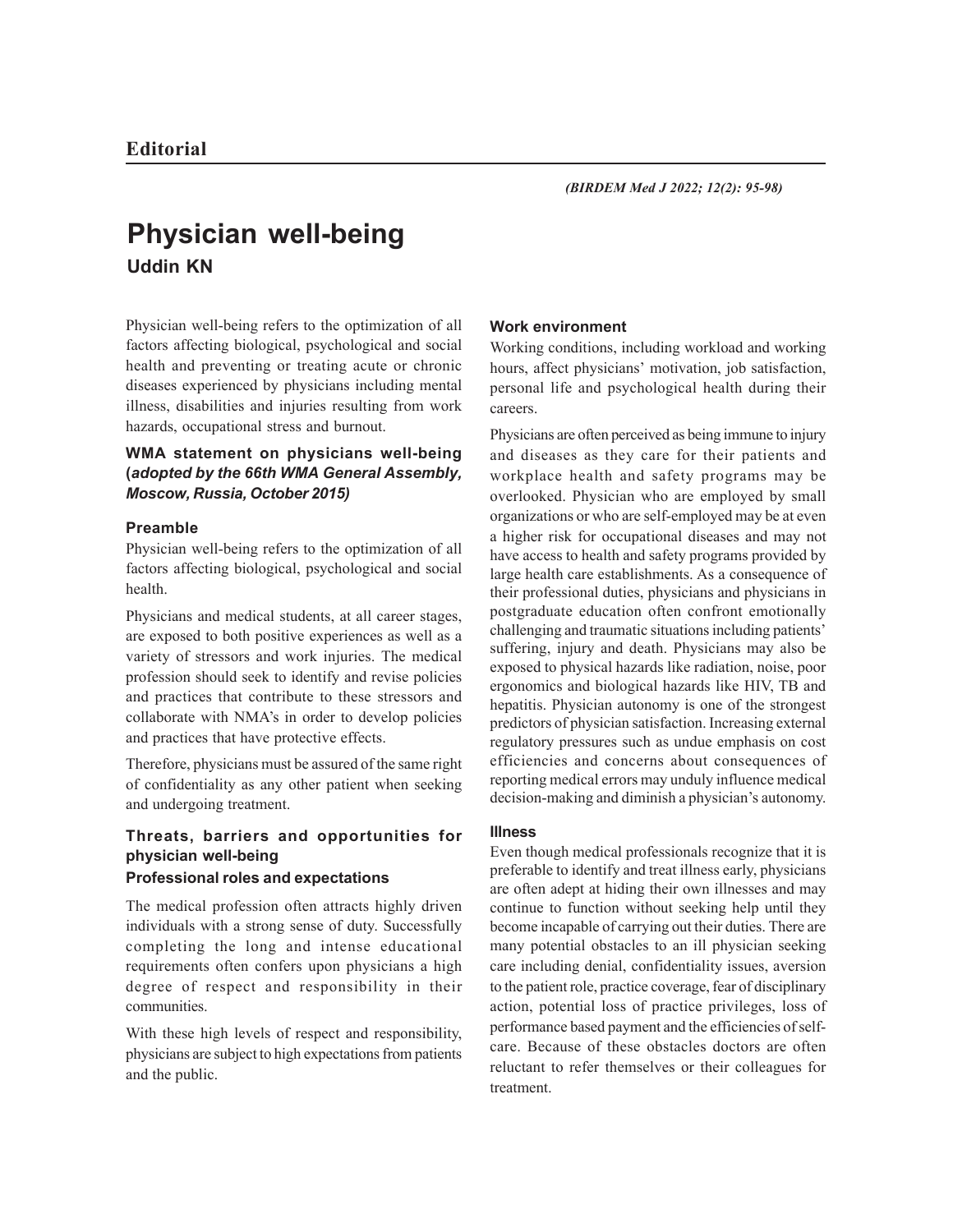Illnesses can include mental and behavioral health problems, burnout, communication and interpersonal issues, physical and cognitive problems and substance use disorders.

Improved wellness promotion, prevention strategies and earlier intervention can help mitigate the severity of mental and physical illnesses and help reduce incidence of suicide in physicians, physicians in postgraduate education and medical students.

## **Physician burnout**

We each know what it feels like to be burned out, toast, fried and spent after a long weekend on call or a tough night in the hospital. If you are able to recover your drive and energy before you return to work, great job. It is expected that your resilience continues.

#### **Burn out has three distinct symptoms.**

- 1) Physical and emotional exhaustion: you are emotionally drained, depleted and worn out by work and not able to recover in your non-working hours - this is the most common burnout symptom.
- 2) De-personalization: the cardinal sign here is cynicism, sarcasm and feeling put upon by your patients.
- 3) Reduced sense of personal accomplishment: the tendency to see your work negatively, without value or meaningless (What's the use?) and see ourselves as incompetent. Another piece of internal dialog at this stage is, "I'm afraid if something doesn't change, I am going to make a mistake and someone is going to get hurt."

The standardized questionnaire measuring these three scales of physician burnout is called the Maslach Burnout Inventory (MBI). Christina Maslach herself describes the experience of burnout using the language below.

" … an erosion of the soul caused by a deterioration of one's values, dignity, spirit and will."

Numerous global studies involving nearly every medical and surgical specialty indicate that approximately 1 of every 3 physicians is experiencing burnout at any given  $time<sup>1</sup>$ 

These physician burnout symptoms vary from day to day, week to week, depending on how draining your practice is and whether or not you are recharging your energetic account balance between work days.

#### **Physician Burnout – the Three Phases**

Phase one: Physician burnout and stress vary from day to day and you never become symptomatic (feel trashed).

Phase two: In phase two, you are feeling physician burnout symptoms (fried, exhausted, cynical, uncomfortable) in various amounts. Phase 2(a): Physician burnout symptoms are only intermittent and you are feeling fine more often than not. Phase 2(b): You notice the symptoms of physician burnout more often than not. You only occasionally feel at full strength and "your normal compassionate self". Phase 2(c): It has been a long time since you felt at full strength and yet, you are "hanging in there" and "doing the best you can", trying to convince yourself this is how all doctors feel … right?

Phase three: In phase three, you are falling into the Danger Zone. Your physician burnout is now having major impact on your career and your quality of life outside of medicine. Here, you begin to say, "I can't go on like this for much longer", or, "I have to find another way to make a living soon." Phase 3(a): Your baseline is chronic symptomatic physician burnout … you dip occasionally into the danger zone. Note … you never recover to the "doing OK" level of energy and compassion. Phase 3(b): You are circling the drain here. Something is going to break very soon. You are seriously contemplating quitting medicine … or have done so already. You may find yourself self-medicating with drugs or alcohol, falling into a major depression, your marriage and other significant relationships deteriorating, your health deteriorating …your colleagues are probably avoiding you … I know that does not make sense and it is likely to be happening as they are very happy subconsciously that this is happening to ANYONE BUT THEM. You are almost certainly feeling completely isolated and that no one could possibly understand your situation.

#### **Physician Burnout – The Three Cures**

Physician burnout prevention is a practice, a regular set of habits you were never taught in medical school or residency, that work in three distinct and separate fashions to keep your energetic bank accounts full.

# **The Three "R"s**

1) Resist: Increasing your ability to resist the forces of physician burnout while you are on the job is incredibly important. This is much like the shields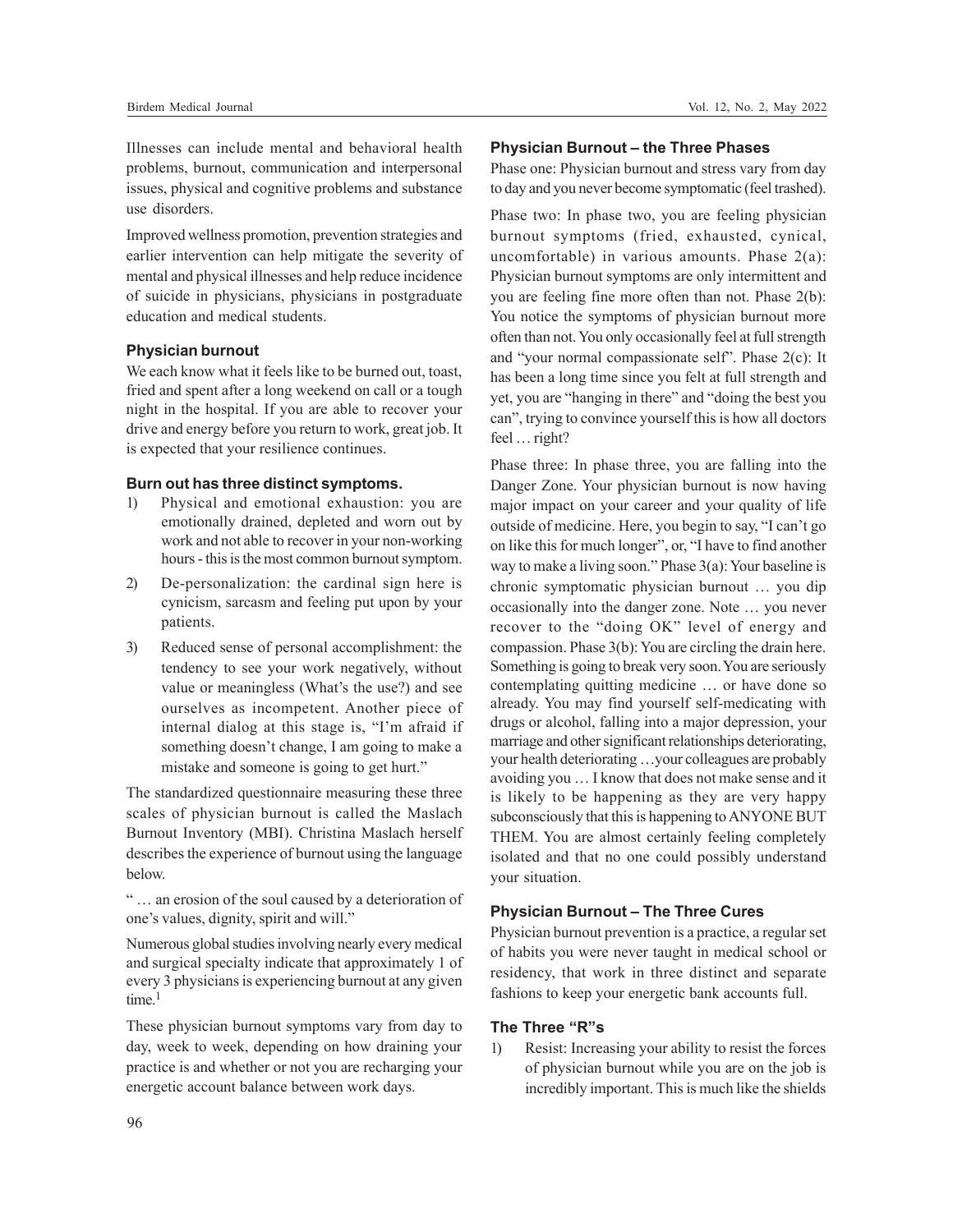on the Starship Enterprise. The most well researched methods fall under the heading of "MINDFULNESS". Now, this is a category of a number of different skills that allow you to be in control of your intentions, attention and awareness. Resist is about building up your selfdefenses against physician burnout while on the job.

- 2) Restore: Realizing that the core dynamic of physician burnout is a withdrawal from your accounts of physical, emotional and spiritual energy … the restore step is about restoring your energy and bringing your accounts into a healthy and positive balance. Sleep, good nutrition and regular exercise are a great start. Restore is also about creating (and defending) boundaries between your work life and your larger life. This skill is absolutely essential when preventing physician burnout. Restore is about rebuilding the energy lost while at work.
- 3) Reduce exposure: This third physician burnout "cure" is about reducing your day to day exposure to the draining effects of your workplace. Reduce exposure is about lowering the stress present in your workplace by exerting some control in one or more of the following four ways.
	- a) Keep doing what you are doing now … just less of it. Such as part time, job sharing, etc.
	- b) Change the stressors that lead to physician burnout without changing jobs.…changing the way you work. In many cases, this means becoming a more powerful leader, as you create a system and coordinate your team to address tasks that you currently take on all by yourself. Leverage, delegate, empower your team, change your patient mix, your compensation mechanism, the way you chart, the way your team addresses your workflow, your staffing levels. Your organization and a progressive administration and support team can play a huge role here.
	- c) Change Jobs to a position that is less stressful inside medicine…a new position, a new practice model (concierge medicine for example), a new group, take on a leadership position. Go back to school for a fellowship or MBA.

d) Quit medicine to retire and/or make a living doing something different. Some positions and careers will utilize your medical credentials, others will not. As an entrepreneur …I can tell you that a clinician's skill set (the ability to diagnosis and treat) is a universally valuable skill set in any business – even though you almost certainly don't see that right now.

# **Creating your physician burnout prevention strategy**

If we are going to mount a robust defense against physician burnout and live the best life possible, it makes sense to be skilled and working a proactive plan in all three of these areas. Resist | Restore | Reduce Exposure.

### **Conclusion**

Physician burnout, a work-related syndrome involving emotional exhaustion, depersonalization and a sense of reduced personal accomplishment, is prevalent internationally. Rates of burnout symptoms that have been associated with adverse effects on patients, the healthcare workforce, costs and physician health exceed 50% in studies of both physicians-in-training and practicing physicians. For medicine to fulfil its mission for patients and for public health, all stakeholders in healthcare delivery must work together to develop and implement effective remedies for physician burnout.

#### **Recommendations for physician well being**

The World Medical Association recommends that National Medical Associations (NMAs) recognize and where possible, actively address the following:

- 1. In partnership with medical schools and workplaces, NMAs recognize their obligation to provide education at all levels about physician well-being.
- 2. Physician well-being should be supported and provided within and outside the workplace.
- 3. NMAs should recognize the strong and consistent link between physicians' and patients' personal health practices, providing yet another critically important reason for health systems to promote physician health.
- 4. Physician health programs can help all physicians to proactively help themselves via prevention strategies and can assist physicians who are ill via assessment, referral to treatment and follow-up. .